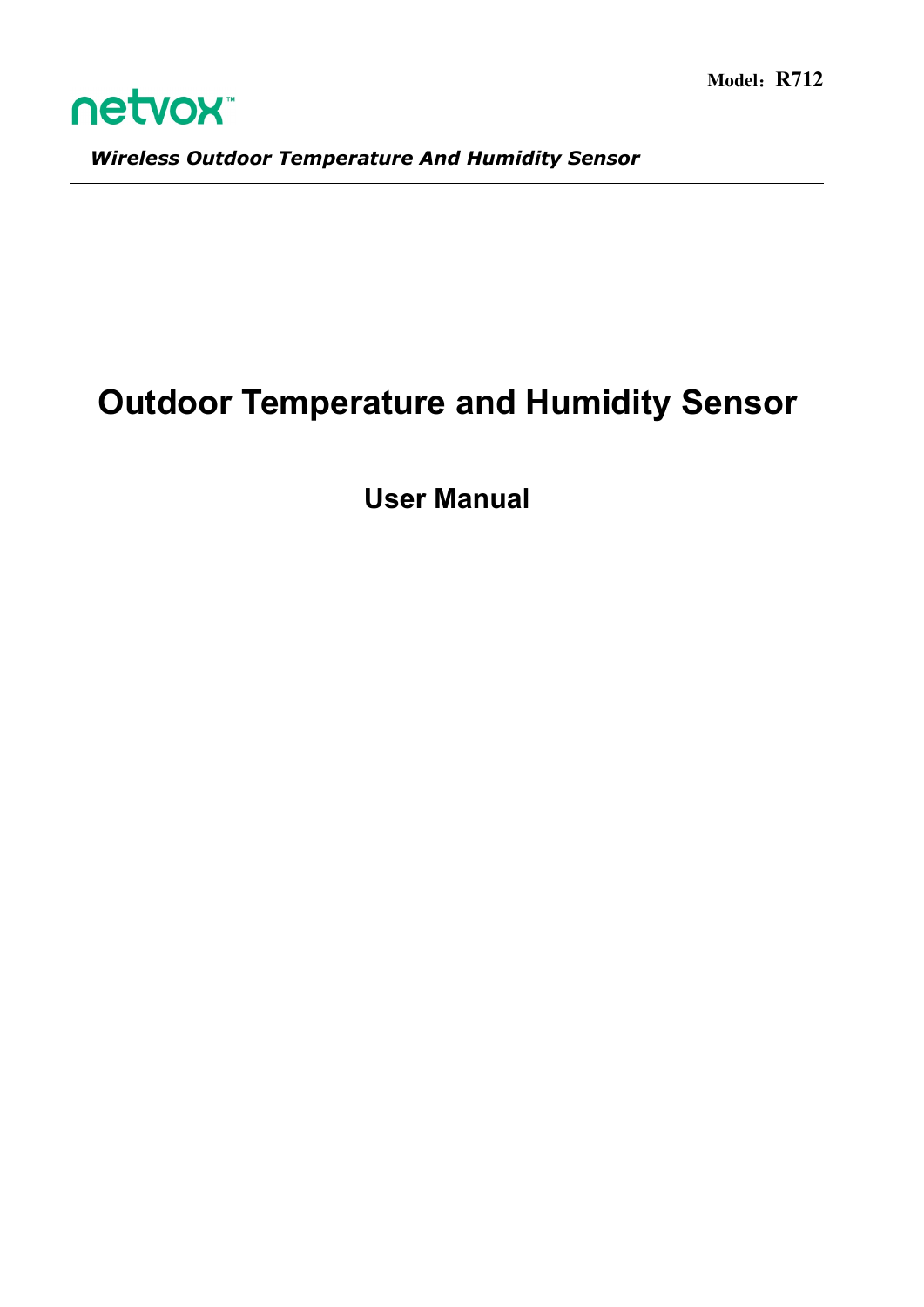# **Table of Content**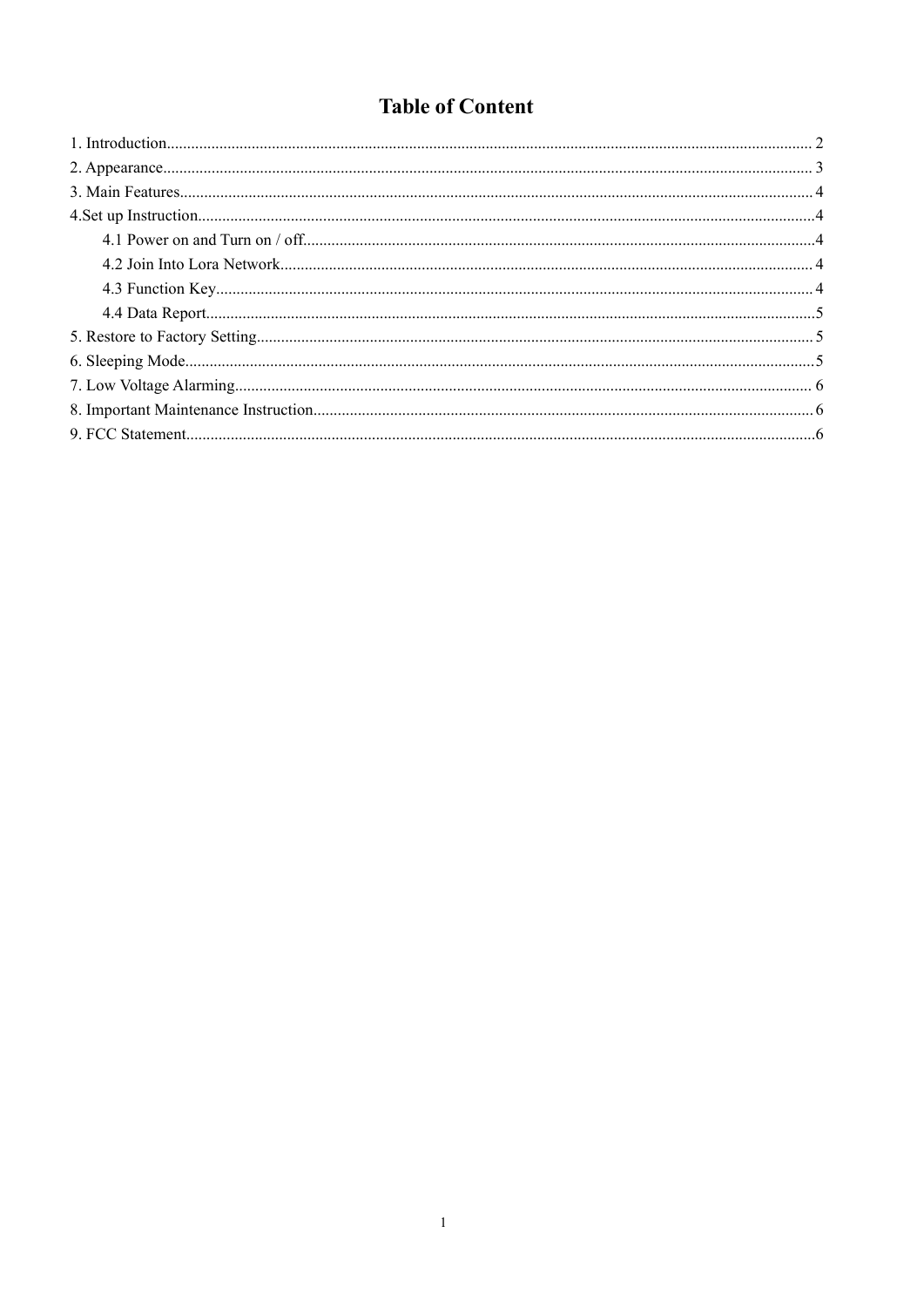# <span id="page-2-0"></span>**1. Introduction**

R712 is a long-range wireless temperature and humidity device based on the LoRaWAN open protocol (Class A). The R712 is mainly used to detect the temperature and humidity in outdoor air, and also carrying a waterproof housing. It collects data over LoRa network and sends it to devices to be shown, fully compatible with LoRaWAN protocol.

LoRa Wireless Technology:

LoRa is a wireless communication technology dedicated to long distance and low power consumption. Compared with other communication methods, LoRa spread spectrum modulation method greatly increases to expand the communication distance. Widely used in long-distance, low-data wireless communications. For example, automatic meter reading, building automation equipment, wireless security systems, industrial monitoring. Main features include small size, low power consumption, transmission distance, anti-interference ability and so on.

#### LoRaWAN:

LoRaWAN uses LoRa technology to define end-to-end standard specifications to ensure interoperability between devices and gateways from different manufacturers.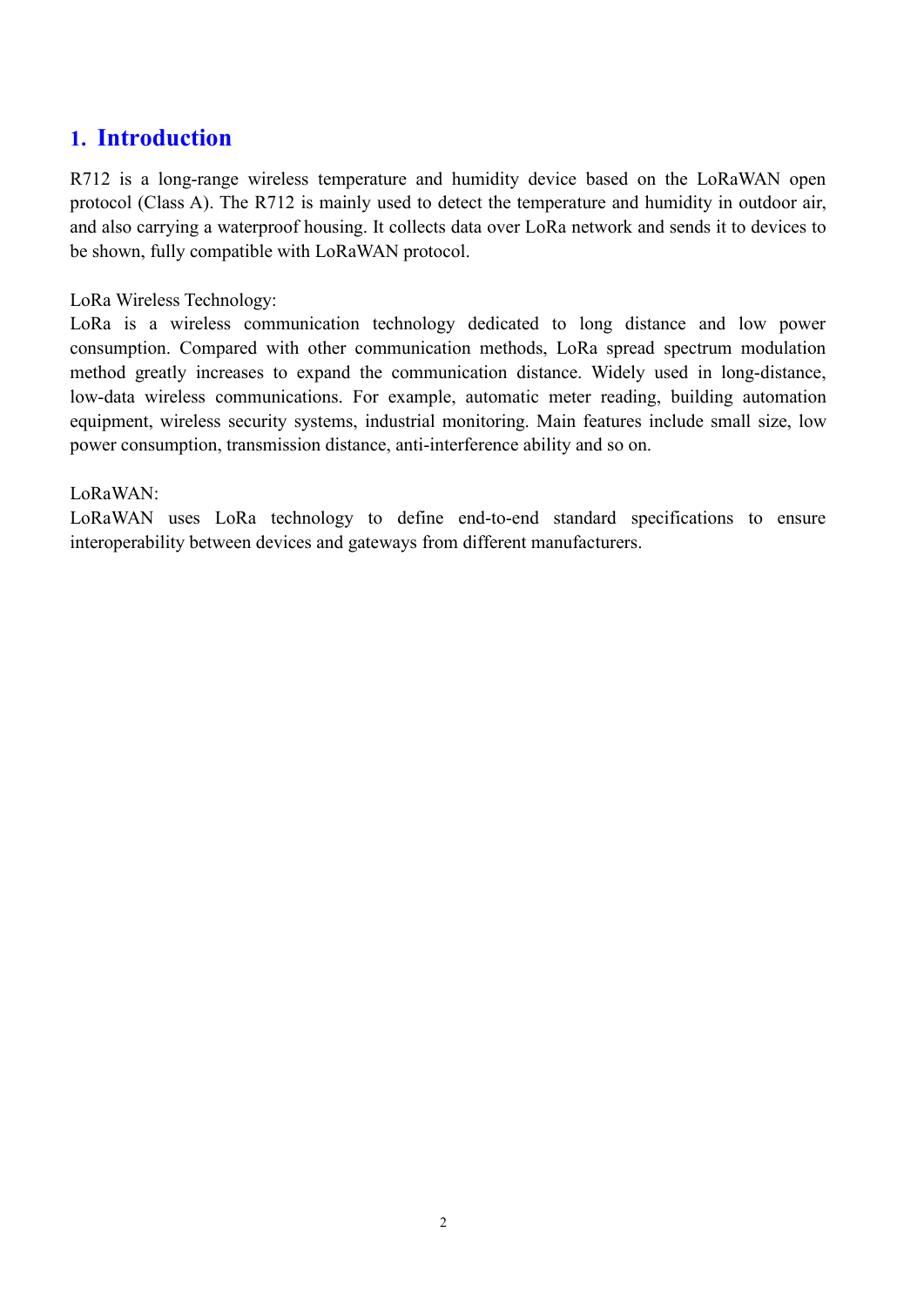# <span id="page-3-0"></span>**2. Appearance**





Waterproof shell appearance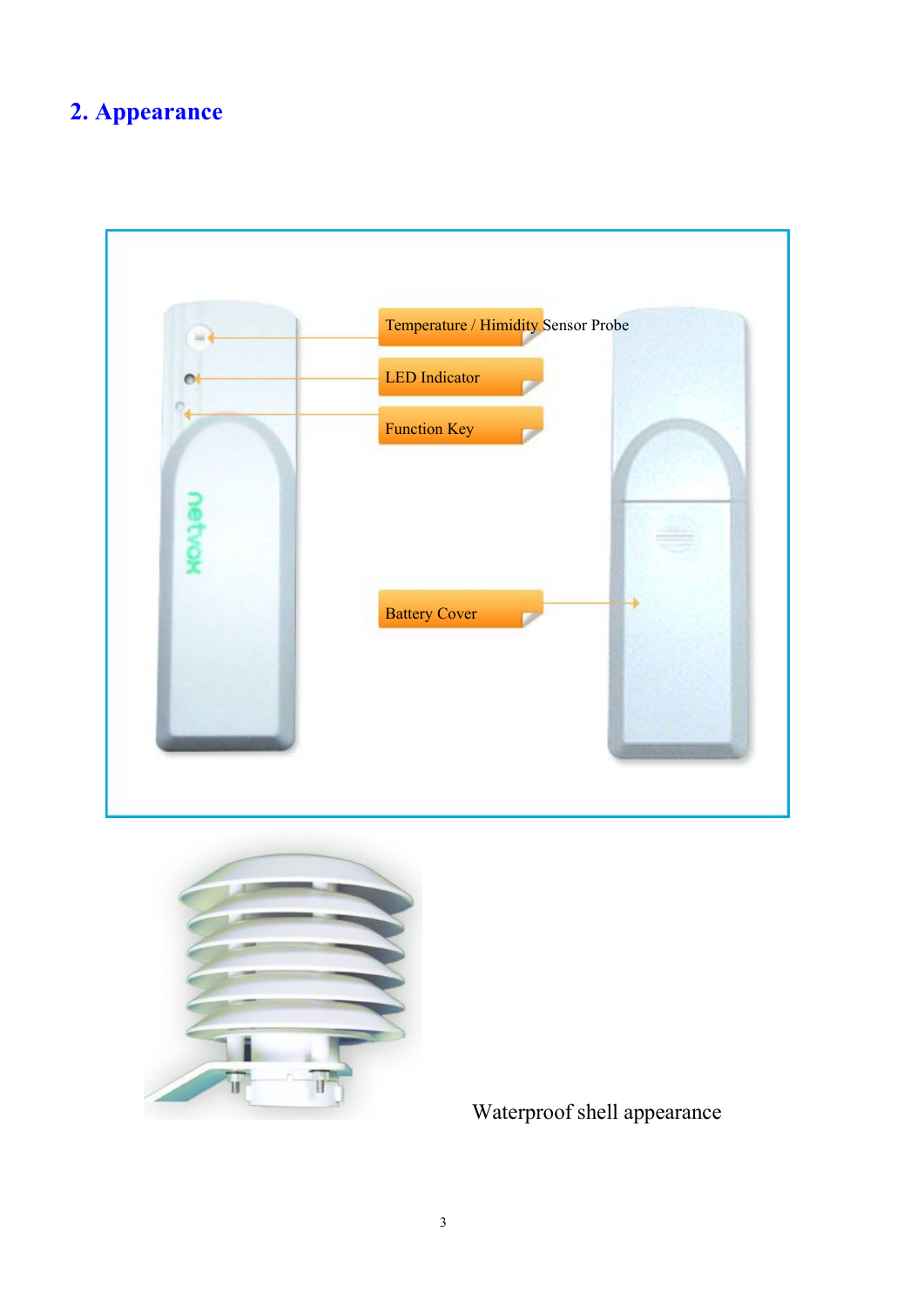# <span id="page-4-0"></span>**3. Main Features**

- Compatible with LoRaWAN
- 2 section 1.5V AA Alkaline battery
- Report voltage status, temperature and humidity of outdoor air
- Easy set up and installation

# **4.Set up Instruction**

#### **4.1 Power on and Turn on / off**

(1) **Power on:** Insert batteries: open the battery cover; insert two sections of1.5V AA batteries and close the battery cover.

(2) **Turn on:** If the device had never joined in any network or at factory setting mode, after powering on, the device is at off mode by default setting. Press function key and release to turn on the device. The green indicator will flash once to show that R712 is turned on.

(3) **Turn off:** Press and hold function key for 5 seconds till the green indicator flashes quickly and release. The green indicator will flash 20 times to show that R712 is turned off.

Note:

(1) The interval between shutting down twice or power off/on is suggested to be about 10 seconds to avoid the interference of capacitor inductance and other energy storage components.

(2) Do not power on the device and press any function key at the same time, otherwise it will enter engineering test mode.

#### **4.2 Join Into Lora Network**

To join R712 into LoRa network to communicate with LoRa gateway (OTAA network mode by default).

The network operation is as following:

(1) If R712 had never joined any network, turn on the device; it will search an available LoRa network to join. The green indicator will stay on for 5 seconds to show it joins into the network, otherwise, the green indicator will be off.

(2) If R712 had been joined into a LoRa network, remove and insert the batteries; the green indicator will stay on for 5 seconds to show it joins into the network.

#### **4.3 Function Key**

(1) Press and hold function key for 5 seconds to reset to factory setting. After restoring to factory setting successfully, the green indicator will flashes quickly 20 times.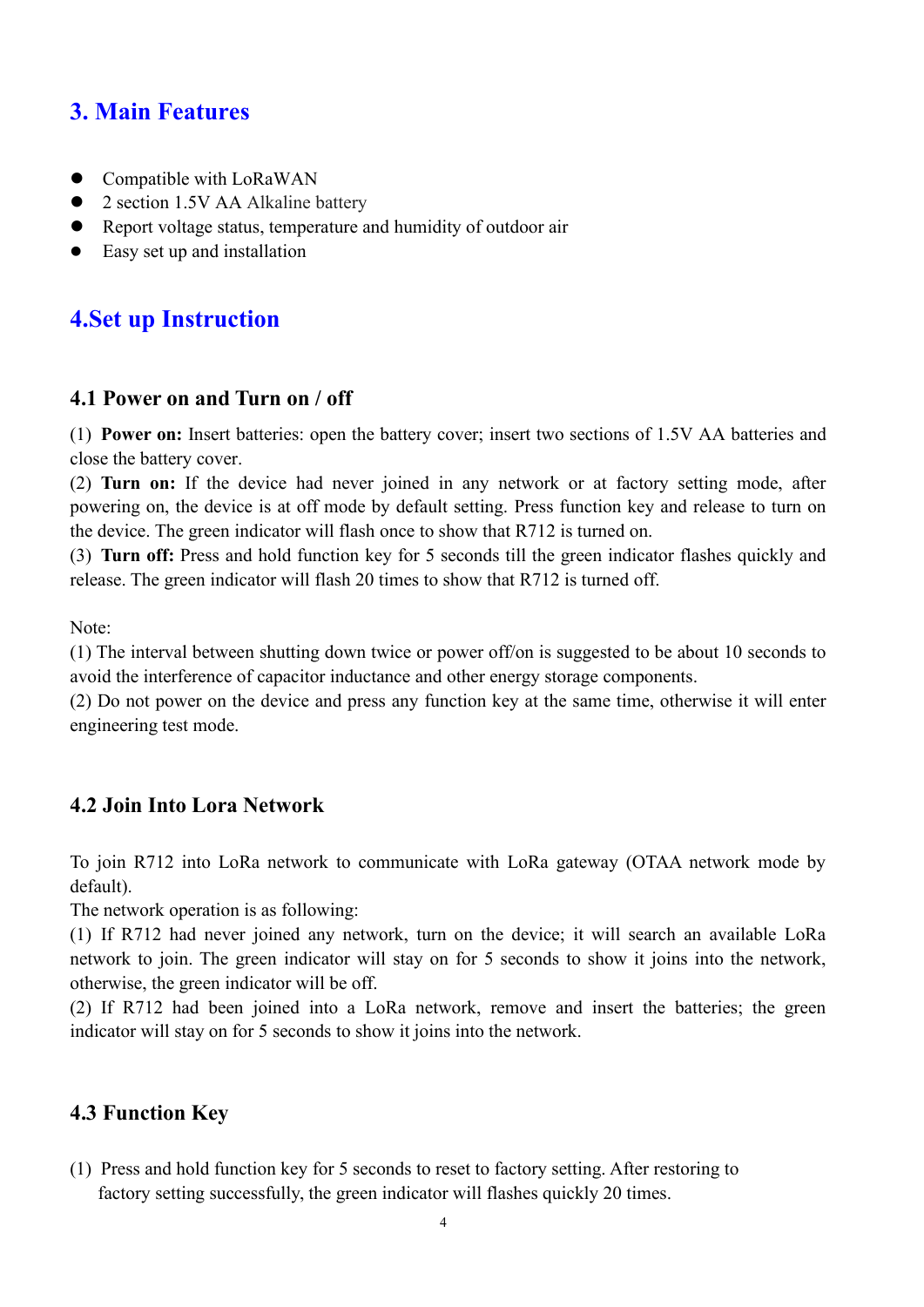<span id="page-5-0"></span>(2) Press function key to turn on the device and it will send a data report.

#### **4.4 Data Report**

When the device is turned on, it will immediately send a version package and a data report of temperature/humidity/voltage. The transmission frequency of data report is once every hour. Temperature default report value: mintime = maxtime = 3600s, reportchange = 0x0064 (1 °C), Humidity default report value: mintime = maxtime =  $3600s$ , reportchange =  $0x0064$  (1%), Battery voltage default report value: mintime =  $3600s$  maxtime =  $3600s$ , reportchange =  $0x01$  $(0.1V)$ .

Note: MinInterval is the sampling period for the Sensor. Sampling period >= MinInterval.

Data report configuration and sending period are as following:

| Min Interval<br>(Unit:second)           | Max Interval<br>(Unit:second)           | Reportable<br>Change | Change $\geq$<br>Current<br>Reportable Change | Change<br>Current<br>Reportable Change |
|-----------------------------------------|-----------------------------------------|----------------------|-----------------------------------------------|----------------------------------------|
| number<br>Any<br>between $1 \sim 65535$ | number<br>Any<br>between $1 \sim 65535$ | Can not be 0.        | Report<br>per Min Interval                    | Report<br>per Max Interval             |

# **5. Restore to Factory Setting**

R712 saves data including network key information, configuration information, etc. To restore to factory setting, users need to execute below operations.

1. Press and hold function key for 5 seconds till the green indicator flashes and then release; LED flashes quickly 20 times.

2. R712 will stay off after restoring to factory setting. Press function key to turn on R712 and to join a new LoRa network.

# **6. Sleeping Mode**

R712 is designed to enter sleeping mode for power-saving in some situations:

(A) While the device is in the network  $\rightarrow$  the sleeping period is 3 minutes. (During this period, if the reportchange is larger than setting value, it will wake up and send a data report). (B) When it is not in the network  $\rightarrow$  R712 will enter sleeping mode and wake up every 15 seconds to search a network to join in the first two minutes. After two minutes, it will wake up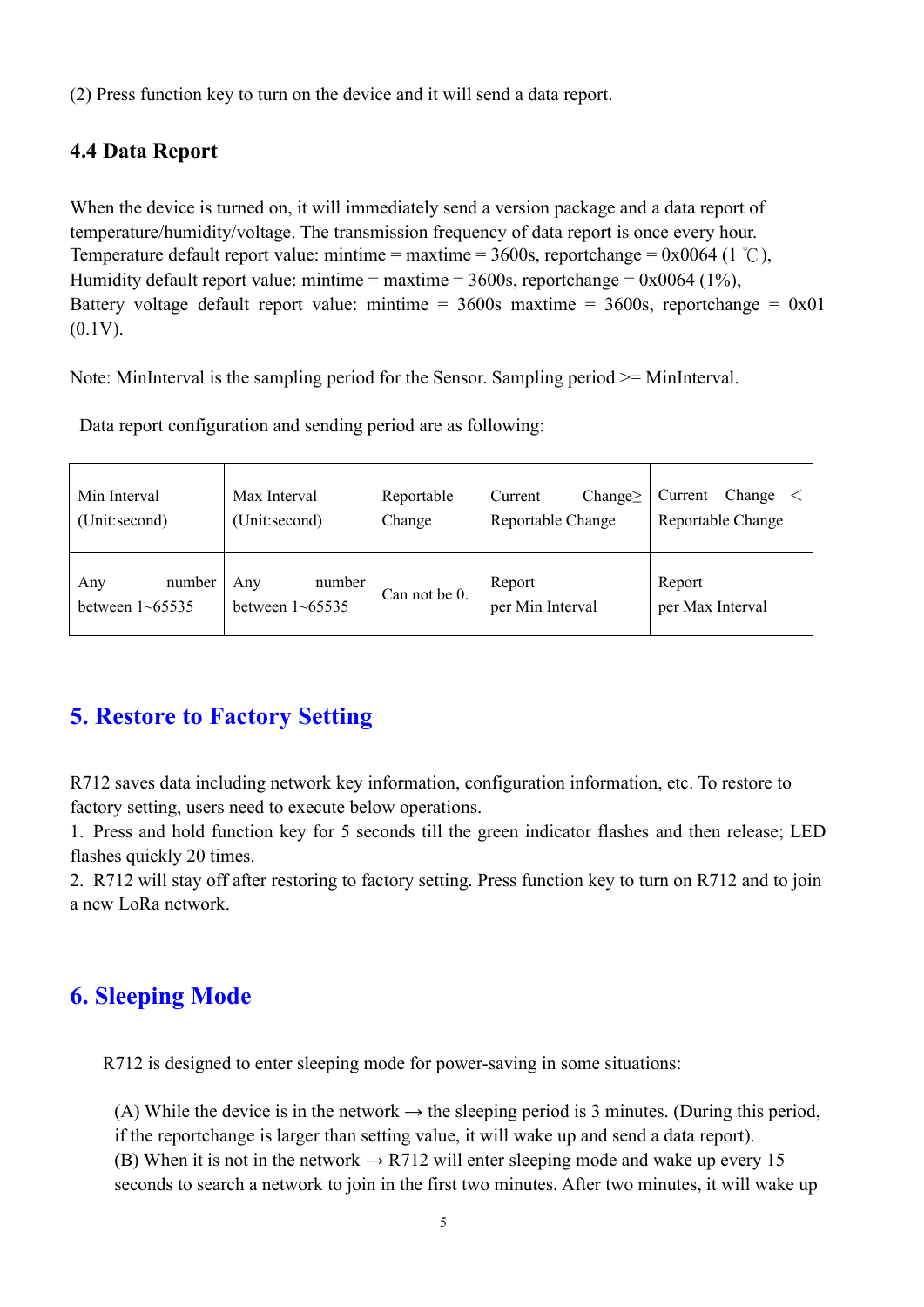<span id="page-6-1"></span><span id="page-6-0"></span>every 15 minutes to request to join the network.

If it's at (B) status, to prevent this unwanted power consumption, we recommend that users remove the batteries to power off the device.

# **7. Low Voltage Alarming**

The operating voltage threshold is 2.4V. If the voltage is lower than 2.4V, R712 will send a low-power report to the Lora network.

#### **8. Important Maintenance Instruction**

Your device is a product of superior design and craftsmanship and should be used with care. The following suggestions will help you use the warranty service effectively.

• Keep the equipment dry. Rain, moisture, and various liquids or moisture may contain minerals that can corrode electronic circuits. In case the device is wet, please dry it completely.

• Do not use or store in dusty or dirty areas. This can damage its detachable parts and electronic components.

• Do not store in excessive heat. High temperatures can shorten the life of electronic devices, destroy batteries, and deform or melt some plastic parts.

• Do not store in excessive cold place. Otherwise, when the temperature rises to normal temperature,

moisture will form inside, which will destroy the board.

• Do not throw, knock or shake the device. Rough handling of equipment can destroy internal circuit boards and delicate structures.

• Do not wash with strong chemicals, detergents or strong detergents.

• Do not apply with paint. Smudges can block debris in detachable parts and affect normal operation.

• Do not throw the battery into a fire to prevent the battery from exploding. Damaged batteries may also explode.

All of the above suggestions apply equally to your device, battery and accessories. If any device is not working properly.

Please take it to the nearest authorized service facility for repair.

#### **9. FCC Statement**

The OEM integrator has to be aware of not to providing information to end users regarding how to install or remove this RF module in the user manual of the end product.The user manual which is provided by OEM integrators for end users must

Include the following information in a prominent location.

" To comply with FCC RF exposure compliance requirement, the antenna user for this transmitter must be